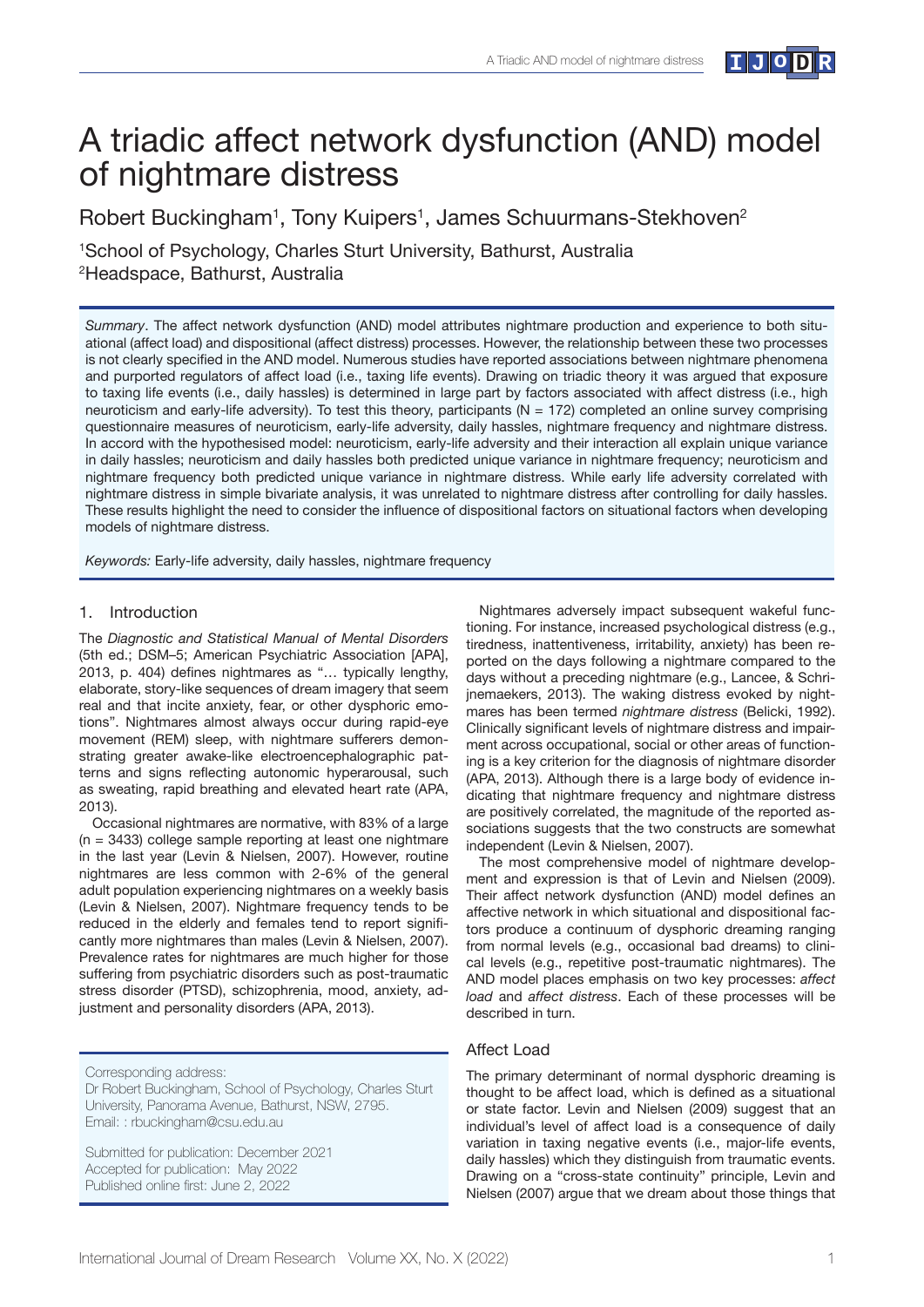we are emotionally preoccupied with in waking. In this context, normal nightmares are thought to serve the adaptive function of *fear memory extinction*.

In keeping with this general account there is now an extensive body of research linking stressful life events to disturbed dreaming. Numerous studies have reported fluctuations in nightmare frequency in the aftermath of a *specific* major-life event (see Nielsen & Levin, 2007). For instance, Cernovsky (1987) reported a higher prevalence of nightmares amongst recent refugees; with the frequency of nightmares declining with time after initial asylum. Furthermore, several studies have found small to moderate positive correlations (0.21 to 0.31) between scores on standardised major-life event inventories and both nightmare frequency and nightmare distress (Cernovsky, 1984; Cook et al., 1990; Zadra & Donderi, 2000; Picchioni et al., 2002; Roberts et al., 2009; Levin et al., 2011). A small number of studies have also considered the relationship between daily hassles and nightmares. Daily hassles are minor everyday life challenges such as losing things, financial worries, family arguments and so on. Many have argued that the cumulative demand of these micro-stressors is greater than the demand imposed on the individual by major-life events (e.g., Kanner et al., 1981; Lazarus & Folkman, 1984). Lazarus and Folkman (1984) go so far as to suggest that major-life events are demanding precisely because of all the daily hassles they generate. Picchioni et al (2002) included the Hassles and Uplifts Scale (Kanner, et al., 1981) in their study and found that mean scores significantly differed  $(p < .05)$  for low, medium and high nightmare frequency groups (*M* = 45.39, 51.91, 56.85;  $\omega^2$  = .03) and low, medium and high nightmare distress groups  $(M = 45.85, 49.57, 56.82; \omega^2 = .02)$ . In another study, Schredl (2003) administered a German daily hassles measure to a group of 444 mainly psychology undergraduate students. Daily hassles showed a significant positive correlation with nightmare frequency  $(r = .29; p < 0.001)$ .

Research looking at the aftermath of a specific major-life event or using inventory measures of both major-life events and daily hassles provides consistent support for the affect load account of nightmare production. Overwhelmingly, researchers have reported small to moderate positive associations between taxing life events and measures of both nightmare frequency and nightmare distress.

# Affect Distress

Affect distress, the other process in the AND model, is described as a trait-like tendency to experience events with high levels of negative emotional reactivity (Levin & Nielsen, 2007). This disposition is thought to be influenced by genetic factors and past trauma. Affect distress is hypothesised to impact both general waking-state function and nightmare phenomena: the waking state manifestations are argued to be the characteristic thoughts feeling and behaviours that define neuroticism; nightmare related manifestations are said to include higher nightmare frequency, greater nightmare distress and greater emotional distress within the nightmare itself. The AND model positions affect distress as the primary cause of clinical levels of nightmare distress.

Several lines of evidence support a dispositional element in nightmare aetiology. Research from the field of behavioural genetics, indicates that nightmare frequency and intensity both have a heritable component (Hublin et al., 1999; Coolidge et al., 2010). Furthermore, the lasting effects of adult, adolescent and childhood trauma on nightmare frequency and intensity are well established (see Levin & Nielsen, 2007). Nielsen (2017) though, has singled out a developmental window, from birth to approximately 3.5 to 4 years of age. Nielsen (2017) argues that adversity during this period alters normal emotion regulation circuitry in such a way as to promote exaggerated fear learning and relapseprone fear extinction. Two studies provide some support for Nielsen's (2017) position. First, Csóka et al. (2011) conducted a study on a sample of 5,020 adults which examined the effects of retrospectively reported maternal separation (for at least 1 month) in the first year of life. Respondents who had experienced maternal separation reported significantly more nightmares than respondents who had not experience maternal separation ( $\chi^2$  = 4.77,  $\rho$  = .03); a difference that remained statistically significant after controlling for gender, age, educational level, and financial status in multiple logistic regression. More recently, Nielsen et al. (2019) used the Traumatic Antecedents Questionnaire (Luxenberg et al., 2001) to retrospectively measure early-life adversity (0-6 years of age) in a group of adult nightmare sufferers and age- and sex-matched controls. Compared to the matched control group, the nightmare group had significantly  $eta^2$  = .036;  $p$  = .025) higher early-life adversity scores.

Levin and Nielsen's (2007) account of affect distress is further supported by studies linking neuroticism to both nightmare frequency and nightmare distress (e.g., Lang & O'Connor, 1984; Berquier & Ashton, 1992; Zadra & Donderi, 2000; Schredl & Goeritz, 2019). Schredl and Goeritz (2019) conducted one of the few multivariate studies in this area. They looked at neuroticism, nightmare distress and retrospectively measured nightmare frequency (current frequency and childhood frequency) in a sample of 2492 adults. Demographic variables (age, gender, education) and the dimensions of Costa and McCrae's (1992) Five Factor Model were entered into an ordinal regression analysis for current nightmare frequency. Neuroticism emerged as the best predictor (standardized estimate = .3966,  $\chi^2$  = 254.6, *p* < .0001). In a similar ordinal regression for nightmare distress, both neuroticism (standardized estimate = .3312,  $\chi^2$  = 130.7, *p* < .0001) and current nightmare frequency (standardized estimate = .3882,  $\chi^2$  = 179.2,  $p < .0001$ ) were found to independently predict nightmare distress. Schredl and Goeritz (2019) concluded that the two major factors affecting nightmare distress are nightmare frequency and neuroticism.

# Affect load and affect distress: a triadic model.

One possible criticism of Levin and Nielsen's (2007) model is that it lacks a strong triadic framework. Triadic models of human conduct (e.g., Reis, 2008) emphasise that human behaviour is not simply a consequence of person-bysituation interactions; behaviour is also a contributing factor to the causal process. Behaviour can create environmental conditions as well as regulate their impact (Reis, 2008). The triadic approach suggests a mediated pathway by which the behaviours that define the waking state manifestation of affect distress (i.e., neuroticism) can lead to an increase in negative life events, thereby increasing affect load levels. In support of this mediated pathway a number of prospective studies have linked higher neuroticism to a greater frequency of negative life events including unstable unemployment, interpersonal conflict, divorce and separation and financial problems (e.g., Headey & Wearing, 1989; Bolger & Schilling,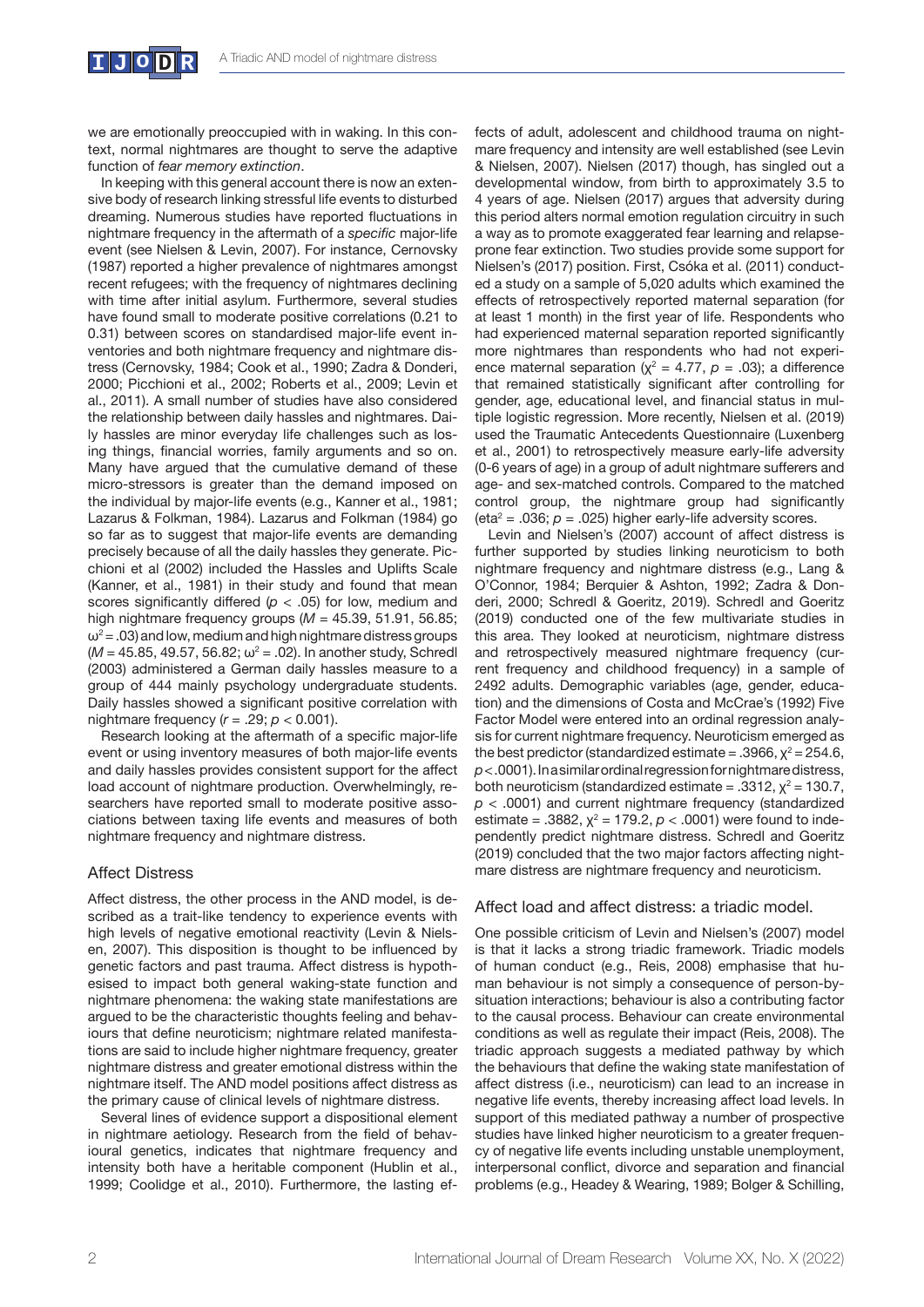

1991; Magnus et al., 1993; Tucker et al., 1998). Individuals high on neuroticism have also been found to lack the coping behaviours to effectively regulate the impact of these taxing events (e.g., McCrae & Costa, 1986). In short, it is quite possible that many of the associations reported earlier between taxing life events and nightmare frequency/distress reflect, to some extent, the influence of neuroticism.

The place of early adversity within this triadic framework is less clear. In line with Levin and Nielsen's (2007) account, retrospective reports of early adversity have been found to correlate with neuroticism (e.g., McFarlane et al., 2005; Lou et al., 2021). Early adversity has also been linked to adult exposure to taxing life events (Lou, et al., 2021). However, Lou and colleagues (2021) found that early life adversity also moderated the relationship between neuroticism and taxing life events: neuroticism was more strongly related to taxing life events among those who experienced early adversity.

The aim of the current study is to evaluate the merits of a triadic account of the AND model of nightmare distress. The pathways that uniquely define the triadic version of the AND model are the ones that allow factors associated with affect distress (e.g., neuroticism, early-life adversity) to have an impact on taxing life events and thereby raise levels of affect load.

The hypothesised multivariate model is displayed in Figure 1. Drawing on this model it is hypothesised that:

- Neuroticism (a), early childhood adversity (b) and the interaction between neuroticism and early-life adversity (c) will all have a direct effect on daily hassles.
- Daily hassles (d) and neuroticism (e) will both have a direct effect on nightmare frequency.
- Nightmare frequency (f), neuroticism (g) and daily hassles (h) will all have a direct effect on nightmare distress.

# 2. Method

### 2.1. Participants

Participants for the online survey were recruited through posts to several social media pages and an undergraduate psychology student research participation website. While 196 respondents started the survey, 24 of these respondents were excluded due to non-completion. The remaining participants (*N* = 172) consisted of 30 males and 142 females, ranging from 18 to 78 years of age, with a mean age of 44.66 years (*SD* = 15.84).

#### 2.2. Materials and Procedure

The survey was conducted online with a mean testing time of 55 minutes. Each participant responded to a short demographic questionnaire (age and sex), after competing scales measuring neuroticism, nightmare frequency, nightmare distress, daily hassles, and early-life adversity. The instruments used to measure the various constructs under investigation are described below in order of administration.

**Neuroticism:** The Eysenck Personality Questionnaire-Revised (EPQ-R; Eysenck, Eysenck & Barrett, 1985) is a 100-item self-report questionnaire that includes 3 personality scales (psychoticism, extraversion and neuroticism) as well as a lie scale for measuring dissimulation. To minimise test-taker fatigue only the 24 dichotomously scored (yes/no) items that make up the neuroticism scale were employed in the present study. This scale showed good internal consistency in the current sample  $(α = .89)$ .

**Nightmare frequency:** was retrospectively measured using the Mannheim Dream Questionnaire (MADRE) English version (Schredl et al., 2014). Respondents were asked to indicate how often they had experienced nightmares in the "past several months". Nightmares were defined as "dreams with strong negative emotions that result in awakening from the dreams. The dream plot can be recalled very vividly upon awakening." Responses were recorded on an 8-point scale anchored by the options  $0 =$  "never" and  $7 =$  "several times a week". This item shows acceptable test-retest reliability (*r* = .751) over an average interval of approximately 2 weeks (Schredl et al., 2014). The item has also been found to correlate highly  $(r = .662)$  with the LISST nightmare frequency scale (Schredl, 2003).

**Nightmare distress:** was measured using the Nightmare Distress Questionnaire (NDQ; Belicki, 1992). The NDQ is comprised of 13-items relating to the distress caused by nightmares and nightmare related symptoms, including sleep detriment and impact on daytime reality perception.



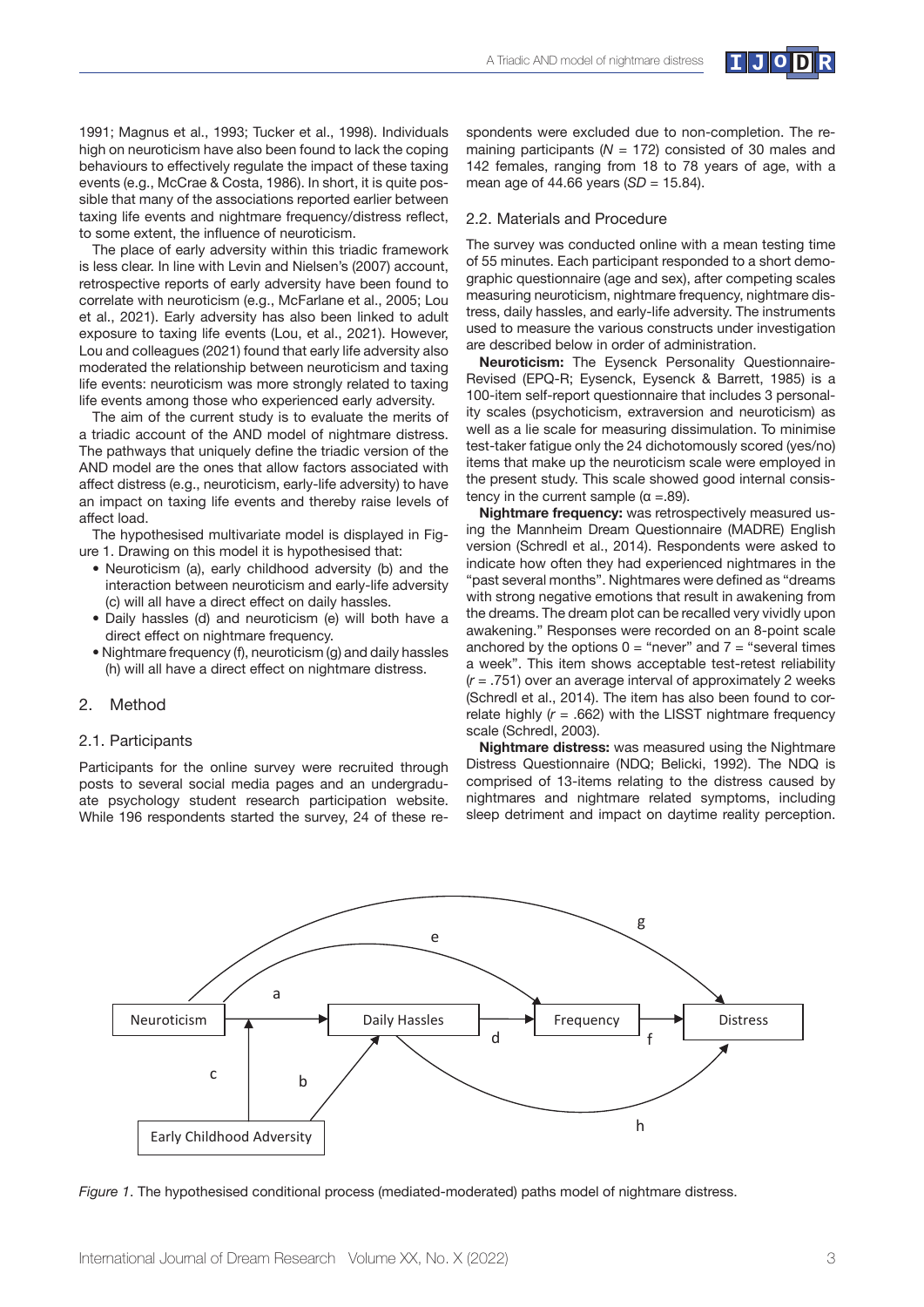| Table 1. Means, standard deviations (SD), correlation coefficients and 95% confidence intervals (95% CI) for all study |  |  |  |  |  |  |  |
|------------------------------------------------------------------------------------------------------------------------|--|--|--|--|--|--|--|
| variables ( $N = 172$ )                                                                                                |  |  |  |  |  |  |  |

| Variable                  | Mean  | <b>SD</b> | EA        | DH         | <b>NFa</b>      | <b>ND</b>  | Age           | Sex <sup>a</sup> |
|---------------------------|-------|-----------|-----------|------------|-----------------|------------|---------------|------------------|
| Neuroticism (N)           | 10.86 | 5.83      | $.211**$  | $.696***$  | $.403***$       | $.485***$  | $-.486***$    | $.223**$         |
| 95% CI                    |       |           | 064: .350 | 610: .766  | .270: .521      | .362: .592 | $-.592:-.363$ | .076: .361       |
| Early Adversity (EA)      | 20.91 | 10.12     |           | $.339***$  | .075            | $.187*$    | $-.078$       | .099             |
| 95% CI                    |       |           |           | .200: .465 | $-0.075$ : .223 | .038: .327 | $-225:072$    | $-.051: .245$    |
| Daily Hassles (DH)        | 89.58 | 22.82     |           |            | $.405***$       | $.473***$  | $-.388***$    | .093             |
| 95% CI                    |       |           |           |            | .272: .523      | .348: .582 | $-.508:-.253$ | $-0.058$ : .239  |
| Nightmare Frequency (NFg) | 3.35  | 1.91      |           |            |                 | $.659***$  | $-.355***$    | $-.089$          |
| 95% CI                    |       |           |           |            |                 | .565: .736 | $-479: -217$  | $-235:062$       |
| Nightmare Distress (ND)   | 11.19 | 8.10      |           |            |                 |            | $-.333***$    | .102             |
| 95% CI                    |       |           |           |            |                 |            | $-.460:-.193$ | $-.048: .248$    |
| Age                       | 44.66 | 15.84     |           |            |                 |            |               | $-.071$          |
| 95% CI                    |       |           |           |            |                 |            |               | $-218:079$       |

 $*p < .05; **p < .01; **p < .001.$ 

Respondents are required to endorse the frequency of each item on a 5-point Likert type scale anchored by  $0 =$  "never" and  $4 =$  "always". Internal consistency for the total scale score was high for the present sample  $(\alpha = .90)$ .

**Daily hassles:** were operationalised using the Survey of Recent Life Experiences (SRLE; Kohn & Macdonald, 1992). This 51-item scale purports to measure an individual's exposure to micro-stressors that derive from a range of situational contexts including social and cultural difficulties, work, time pressure, finances, social acceptability and social victimisation. For each item on the scale respondents are required to indicate level of exposure (over the past month) on a 4-point scale that ranges from  $1 =$  "not at all part of my life" to 4 = "very much part of my life". The SRLE was found to have high reliability in the present sample  $(\alpha = .95)$ .

**Early-life adversity:** was measured using the Traumatic Antecedents Questionnaire (TAQ; Luxenberg, et al., 2001). The TAQ comprises 40-items which assess exposure to both traumatic adverse experiences (e.g., "I was in a situation in which I was convinced that I would be physically injured or lose my life") and non-traumatic adverse experiences (e.g., "not really being good at anything"). In the standard administration of the TAQ, respondents are asked to indicate their exposure to these adverse experiences over 4 different age ranges: 0-6 years; 7-12 years; 13-18 years and

19 years or older. In the current study, respondents were asked to reflect only on adversity within the 0-6 age period. The scale uses the same 5-point response format for each item:  $0 =$  "never or not at all";  $1 =$  "rarely or a little bit";  $2 =$  "occasionally or moderately";  $3 =$  "often or very much"; DK = "don't know". A total adversity score for the 0-6 age range was calculated using the standard threshold-based scoring system, whereby only raw scores of 2 and 3 on any of the 40-items are summed. Based on data from the present study, internal consistency for the TAQ (0-6) total score was acceptable ( $\alpha$  = .79).

## 2.3. Statistical Analyses

To evaluate the relationships between nightmare distress, nightmare frequency, affect load and affect distress related measures, simple bivariate correlational analyses (Pearson's) as well as linear regression analyses were performed. Standard statistical assumptions were checked prior to these analyses. Four variables showed distributions that departed from normality. Daily hassles, nightmare frequency and nightmare distress were normalised through a log natural transformation. Early-life adversity scores were normalised using an exponential transformation.

*Table 2*. Regression estimates for the hypothesised conditional process (mediated-moderated) paths model of nightmare distress  $(N = 172)$ 

|                      | <b>Daily Hassles</b> |      |         |                  |      |      | Nightmare Frequency |                  | Nightmare Distress |      |         |                  |  |
|----------------------|----------------------|------|---------|------------------|------|------|---------------------|------------------|--------------------|------|---------|------------------|--|
|                      | ß                    | s.e. | p       | Cl <sub>95</sub> | ß    | s.e. | p                   | Cl <sub>95</sub> | ß                  | s.e. | p       | Cl <sub>95</sub> |  |
| Constant             | .000                 | .052 | 1.000   | $-.103$<br>.103  | .000 | .069 | 1.000               | $-.136$<br>.136  | .000               | .054 | 1.000   | $-107.107$       |  |
| Neuroticism          | .656                 | .054 | $-.001$ | .763<br>.550     | .235 | .096 | .016                | .045<br>.425     | .177               | .077 | .024    | .024 .329        |  |
| Early Adversity (EA) | .167                 | .056 | .003    | .278<br>.057     |      |      |                     |                  |                    |      |         |                  |  |
| Neuroticism x EA     | .119                 | .055 | .032    | .227<br>.011     |      |      |                     |                  |                    |      |         |                  |  |
| Daily Hassles        |                      |      |         |                  | .241 | .096 | .013                | .431<br>.051     | .134               | .077 | .084    | $-.018$<br>.287  |  |
| Nightmare Frequency  |                      |      |         |                  |      |      |                     |                  | .533               | .061 | $\,<\,$ | .414<br>.653     |  |
|                      |                      |      |         |                  |      |      |                     |                  |                    |      | .001    |                  |  |
| $R^2$                | .537                 |      |         |                  | .192 |      |                     |                  | .501               |      |         |                  |  |
| adj $R^2$            | .528                 |      |         |                  | .183 |      |                     |                  | .492               |      |         |                  |  |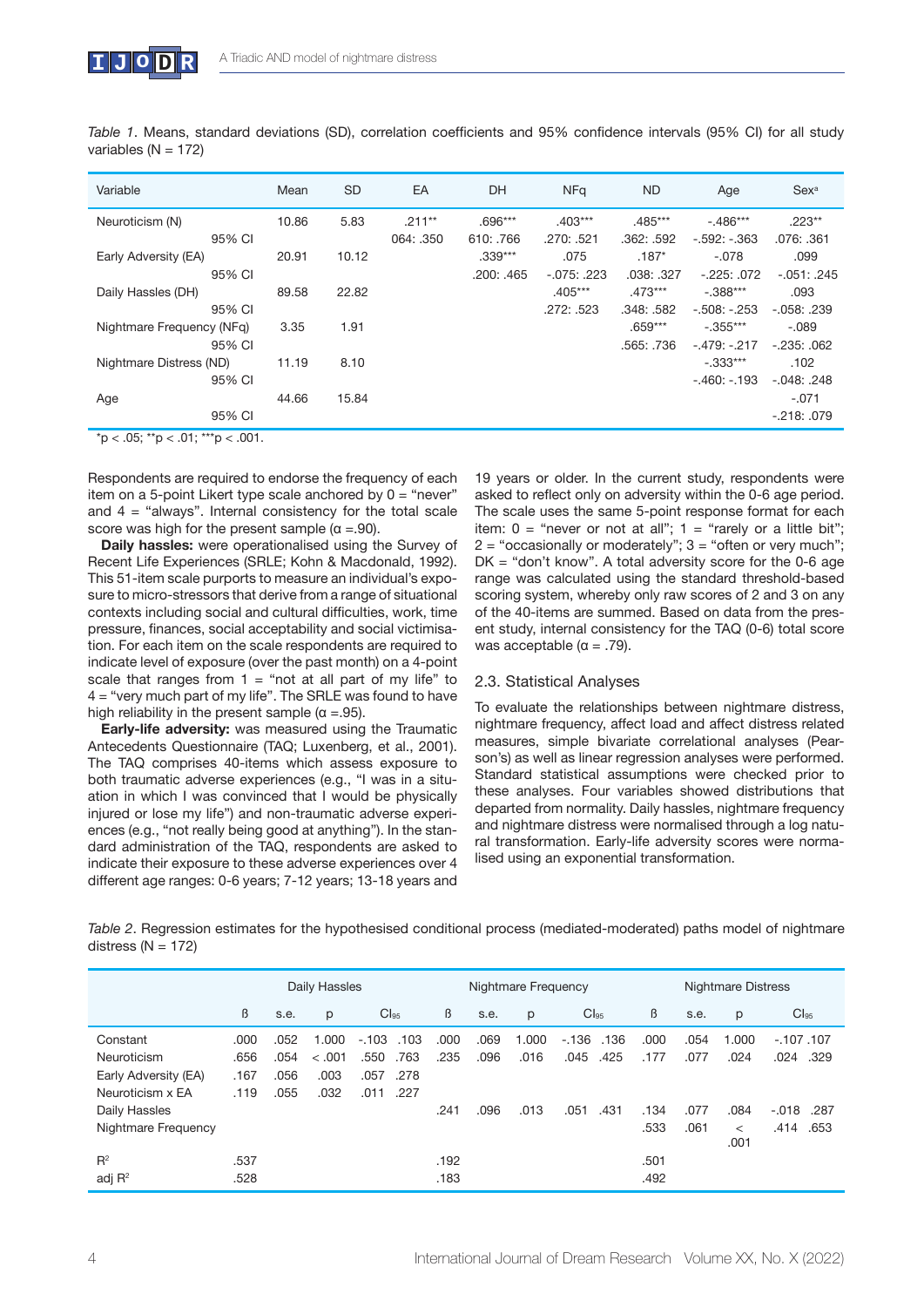

#### 3. Results

Descriptive statistics and correlation coefficients for all variables used in this study are presented in Table 1. Nightmare distress was strongly correlated with nightmare frequency (*r* = .659, *p* < .001), neuroticism (*r* = .485, *p* < .001) and daily hassles (*r* = .473, *p* < .001). Neuroticism (*r* = .403, *p* < .001) and daily hassles (*r* = .405, *p* < .001) were also strongly correlated with nightmare frequency. Consistent with past research, age showed significant negative correlations with both nightmare distress (*r* = -.333, *p* < .001) and nightmare frequency (*r* = -.355, *p* < .001).

The hypothesised multivariate model was tested using 3 separate regression analyses: (1) daily hassles was regressed on neuroticism, early-life adversity and the interaction between neuroticism and early-life adversity; (2) nightmare frequency was regressed on neuroticism and daily hassles; (3) nightmare distress was regressed on neuroticism, daily hassles and nightmare frequency. The results from the 3 regression analyses are presented in Table 2. Daily hassles were significantly associated with neuroticism (ß = .656, *p* < .001), early-life adversity (ß = .167, *p* = .003), and the interaction between neuroticism and early-life adversity  $( \beta = .119, p = .032)$ . The interaction was such that: at low levels of neuroticism (-1.5 *SD*), early-life adversity and daily hassles were uncorrelated, whereas at high levels of neuroticism (+1.5 *SD*), early-life adversity and daily hassles were positively correlated. In the second regression analysis, neuroticism ( $\beta$  = .235,  $p$  = .016) and daily hassles  $(6 = .241, p = .013)$  were both significant predictors of nightmare frequency. In auxiliary regression analyses, early-life adversity was found to be unrelated to both nightmare frequency ( $\beta$  = -.070,  $p$  = .349) and nightmare distress  $(6 = .030, p = .680)$  after controlling for daily hassles. In the final regression analysis, neuroticism  $( \beta = .177, p = .024 )$ and nightmare frequency  $(\beta = .533, p < .001)$  were both significant predictors of nightmare distress, while daily hassles fell just short of significance  $(\beta = .134, p = .084)$ . This model explained 50% of the variance in nightmare distress. Coefficients for the mediated-moderated pathways model are presented in Figure 2.

The Sobel Tests on the significance of the mediations indicate that neuroticism has a distal effect on nightmare frequency via daily hassles  $(z = 2.4584, p = .014)$ . Daily hassles indirectly effects nightmare distress via nightmare frequency  $(z = 3.6679, p < .001)$ . However, the serial mediation from neuroticism to nightmare distress (via daily hassles and then nightmare frequency) is not statistically significant (*z* = 0.12804, *p* = .449).

#### 4. Discussion

The AND model in its triadic form posits mediated pathways in which affect distress factors can increase exposure to taxing life events and thereby increase levels of nightmare distress. As hypothesised higher neuroticism and greater early-life adversity were both uniquely associated with a greater number of daily hassles. Nielsen (2017) has argued that early adversity makes one vulnerable to nightmares as it creates dysfunction in emotion regulation circuits that, during sleep, normally serve the adaptive function of fear memory extinction. However, in the present study, auxiliary regression analyses revealed that early-life adversity was unrelated to both nightmare frequency and nightmare distress after controlling for daily hassles. It appears then that the influence of early adversity on nightmare phenomena follows more indirect paths than that posited by Nielsen (2017); it seems that early adversity exerts its influence on nightmare phenomena via the creation of daily hassles (and greater affect load).

Also as predicted, neuroticism moderated the relationship between early-life adversity and daily hassles: at low levels of neuroticism, early-life adversity and daily hassles were uncorrelated, whereas at high levels of neuroticism, early-life adversity and daily hassles were positively correlated. Greater threat sensitivity has been linked to both early adversity (Nielsen, 2017) and neuroticism (Eysenck et al., 1985). Neuroticism has also been shown to have a substantial heritable component (Realo, et al., 2017). The significant interaction reported in this study suggests that the experience of early-life adversity in combination with a genetic vulnerability to neuroticism might underpin a threat sensitive



*Figure 2.* Standardised coefficients for the hypothesised conditional process (mediated-moderated) paths model of nightmare distress (N = 172).  $p < .05$ ; \*\*p  $< .01$ ; \*\*\*p  $< .001$ .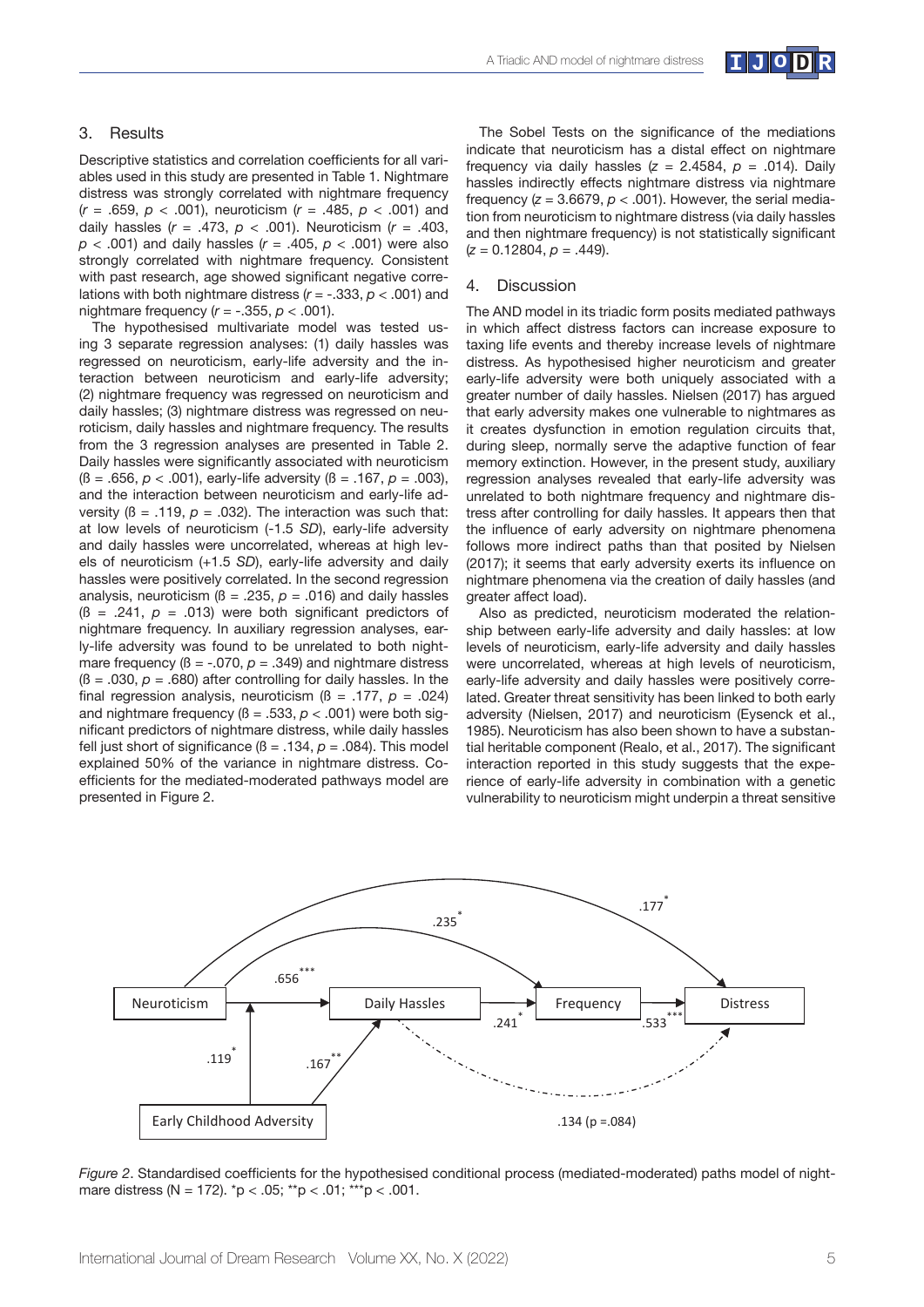

style that is particularly prone to experiencing daily hassles in later adulthood.

As predicted, neuroticism and daily hassles were both unique positive predictors of nightmare frequency. In the final stage of the mediated pathway model, neuroticism and nightmare frequency were found to positively predict unique variance in nightmare distress. Counter to prediction, daily hassles was not a significant predictor of nightmare distress after controlling for neuroticism and nightmare frequency. This latter finding is, however, in accord with Leven and Nielsen's (2007) position that the primary determinant of nightmare distress is affect distress rather than affect load.

## 5. Limitations and Future Research

There are two main limitations with the current study. First, the sample was predominantly female, which limits the generalizability of the findings. Second, the study relied entirely on retrospective self-report measures of nightmare frequency, nightmare distress, early adversity and daily hassles, making it impossible to draw any strong conclusions around causation. The latter limitation can only be addressed through more demanding longitudinal research designs. In the context of less demanding cross-sectional research, two potential areas for future research stand out. First, the nature of the various pathways linking early adversity to taxing life events may depend on the type of early adversity studied. Nielsen et al (2019), for example, found that in the 0-6 age strata, non-trauma adversity was associated with the nightmare related phenomena to a greater extent than trauma adversity. If this is the case, the pathways running between early adversity and taxing life events (depicted in Figure 1), might also differ depending on whether early adversity is trauma related or not. Second, in operationalising recent taxing life events, the present study focused on daily hassles and did not include major-life event measures. The rationale for this focus comes from Lazarus and Folkman's (1984) observation that major-life events create demand on the individual primarily because of the daily hassles they generate. Future research though is needed to ascertain whether inventory-based measures of recent major-life events can explain unique variance in nightmare distress after the variance explained by daily hassles has been partialed out.

# 6. Conclusions

Nielsen and Levin (2007) have argued that two key processes underpin nightmare formation and experience: affect load and affect distress. They have also pointed out that further research is needed to clarify the exact nature of the relationship between these two processes. Drawing on a triadic model, the present research found that factors associated with affect distress (i.e., neuroticism and early-life adversity) may influence exposure to recent taxing life events (i.e., daily hassles) and thereby regulate affect load levels. The present findings reinforce the importance of Schredl and Goeritz's (2019) call for a greater focus on multivariate research designs. Studies examining the relationship between affect load regulators (e.g., daily hassles, major-life events) and nightmare distress, need to control for the possible influence of factors associated with affect distress.

## References

- American Psychiatric Association (2013). Diagnostic and statistical manual of mental disorders, DSM–5. Arlington, VA: American Psychiatric Publishing.
- Belicki, K. (1992). The relationship of nightmare frequency to nightmare suffering with implications for treatment and research. Dreaming, 2(3), 143–148. https://doi. org/10.1037/h0094355
- Berquier, A., & Ashton, R. (1992). Characteristics of the frequent nightmare sufferer. Journal of Abnormal Psychology, 101(2), 246–250. https://doi.org/10.1037//0021-843 x.101.2.246
- Bolger, N., & Schilling, E. A. (1991). Personality and the problems of everyday life: the role of neuroticism in exposure and reactivity to daily stressors. Journal of Personality, 59(3), 355–386. https://doi.org/10.1111/j.1467-6494.1991. tb00253.x
- Cernovsky, Z. Z. (1984). Life stress measures and reported frequency of sleep disorders. Perceptual and Motor Skills, 58(1), 39–49. https://doi.org/10.2466/pms.1984.58.1.39
- Cernovsky, Z. Z. (1987). Repetitive nightmares of refugees. Perceptual and Motor Skills, 65(3), 859–898. https://doi. org/10.2466/pms.1987.65.3.895
- Cook, C. L., Caplan, R. D., & Wolowitz, H. (1990). Nonwaking responses to waking stressors: Dreams and nightmares. Journal of Applied Social Psychology, 20(3), 199–226. https://doi.org/10.1111/j.1559-1816.1990.tb00407.x
- Coolidge, F. L., Segal, D. L., Coolidge, C. M., Spinath, F. M., & Gottschling, J. (2010). Do nightmares and generalized anxiety disorder in childhood and adolescence have a common genetic origin? Behavior Genetics, 40(3), 349– 356. https://doi.org/10.1007/s10519-009-9310-z
- Costa, P. T., & McCrae, R. R. (1992). The five-factor model of personality and its relevance to personality disorders. Journal of Personality Disorders, 6(4), 343–359. https:// doi.org/10.1521/pedi.1992.6.4.343
- Csóka, S., Simor, P., Szabó, G., Kopp, M. S., & Bódizs, R. (2011). Early maternal separation, nightmares, and bad dreams: results from the Hungarostudy Epidemiological Panel. Attachment & Human Development, 13(2), 125– 140. https://doi.org/10.1080/14616734.2011.553991
- Eysenck, S. B., Eysenck, H. J., & Barrett, P. (1985). A revised version of the Psychoticism scale. Personality and Individual Differences, 6(1), 21–29. https://doi. org/10.1016/0191-8869(85)90026-1
- Headey, B., & Wearing, A. (1989). Personality, life events, and subjective well-being: Toward a dynamic equilibrium model. Journal of Personality and Social Psychology, 57(4), 731–739. https://doi.org/10.1037/0022-3514 .57.4.731
- Hublin, C., Kaprio, J., Partinen, M., & Koskenvuo, M. (1999). Nightmares: familial aggregation and association with psychiatric disorders in a nationwide twin cohort. American Journal of Medical Genetics, 88(4), 329–336. https://doi.org/10.1002/(sici)1096-8628- (19990820)88:4<329::aid-ajmg8>3.0.co;2-e
- Kanner, A. D., Coyne, J. C., Schaefer, C., & Lazarus, R. S. (1981). Comparison of two modes of stress measurement: daily hassles and uplifts versus major life events. Journal of Behavioral Medicine, 4(1), 1–39. https://doi. org/10.1007/BF00844845
- Kohn, P. M., & Macdonald, J. E. (1992). The Survey of Recent Life Experiences: A decontaminated hassles scale for adults. Journal of Behavioral Medicine, 15(2), 221–236. https://doi.org/10.1007/BF00848327
- Lancee, J., & Schrijnemaekers, N. C. M. L. (2013). The association between nightmares and daily distress. Sleep